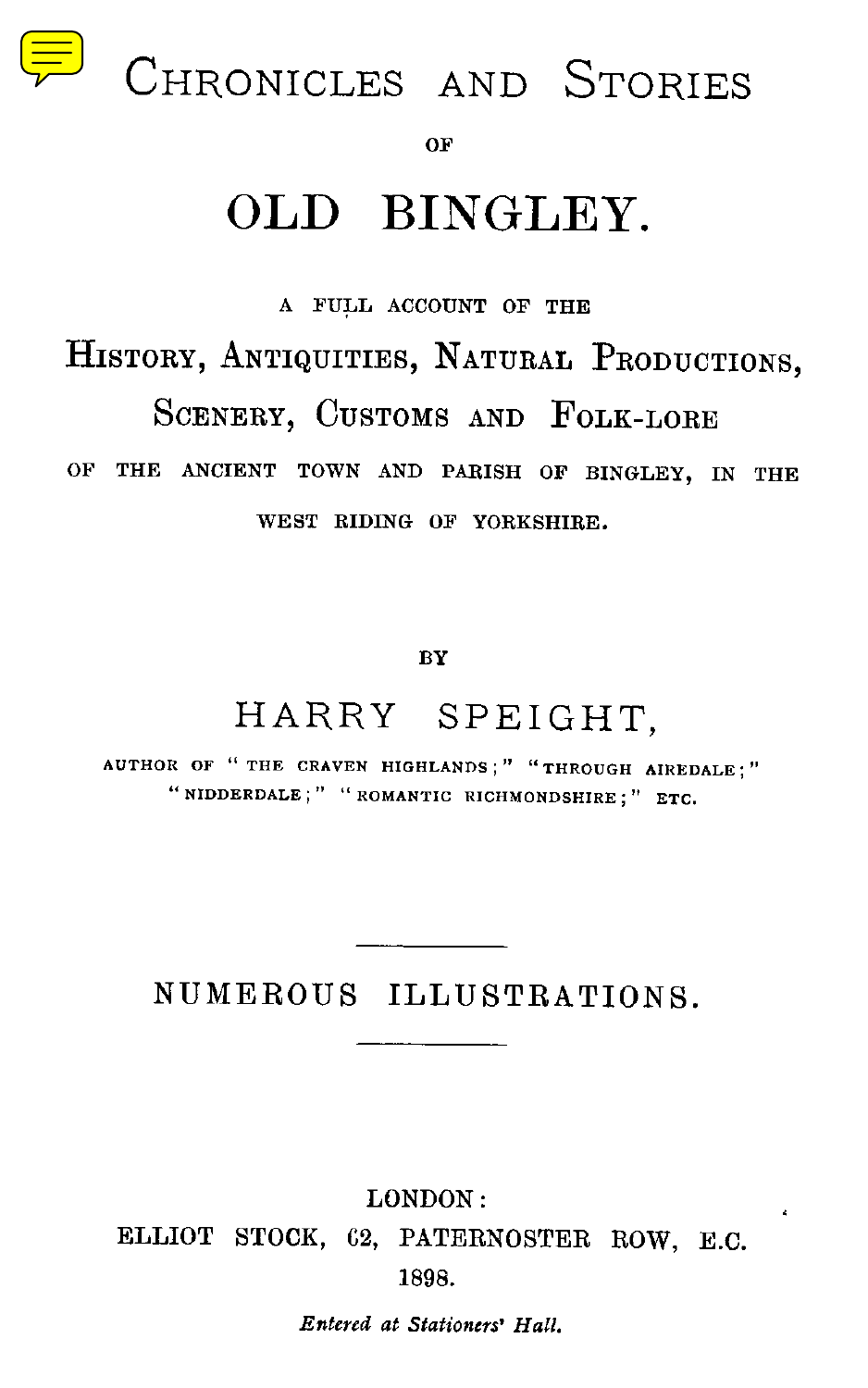4:^.,.

 

OLD Saxon town of Bingley, is very pleasantly situated in the valley of the Aire, about twelve miles from Leeds, and six miles from Bradford. At one time consisting of but few houses, clustered round its venerable Parish Church, the little place lay deeply embosomed amidst high craggy hills and embowering woodlands, and well did it deserve its title of "The Throstle Nest of Old England," which it still fondly bears. FREFACE.<br>
FREFACE.<br>
THE REPARE ON SAXON town of Bingley, is<br>
Your pleasantly situated in the valley<br>
of the Airc, about twive miles from<br>
Leeds, and six miles from Bradford.<br>
The Lincoln is venerable<br>
Parish Church, the li

In the following pages I have endeavoured -4, . , . to trace the history of the town and parish<br>from the remotest times. The work is divided  $\mathbb{R}$  $\bullet$  into four parts; the first embracing the period from the foundation of the rocks to the Ice Age and the advent of man ; the second from thence to the Norman invasion ; the third conducting to the present time ; while the fourth deals with outlying places in the parish. The design and general scope of the work will at once be apparent on turning to the index of Contents on page 5.

Since the prospectus of the work was issued in 1896 a very large amount of additional matter has been received, which accounts not only for the delay in the publication of the volume but also for its greatly increased size. My the volume, but also for its greatly increased size. thanks are especially due to Mr. Ferrand, of St. Ives, Bingley, the principal landowner in the parish, whose estates and valuable manuscript collections have been open to me in the most generous manner. Mr. Ferrand has also been good enough to revise the proof-sheets relating to his family's possessions, without which help the book could not have been so accurate and complete. Mr. Arthur C. Benson, son of the late Archbishop of Canterbury, I am indebted for many interesting particulars respecting his family's connections with the parish. The Right Hon. the Earl of Cranbrook has also sent me many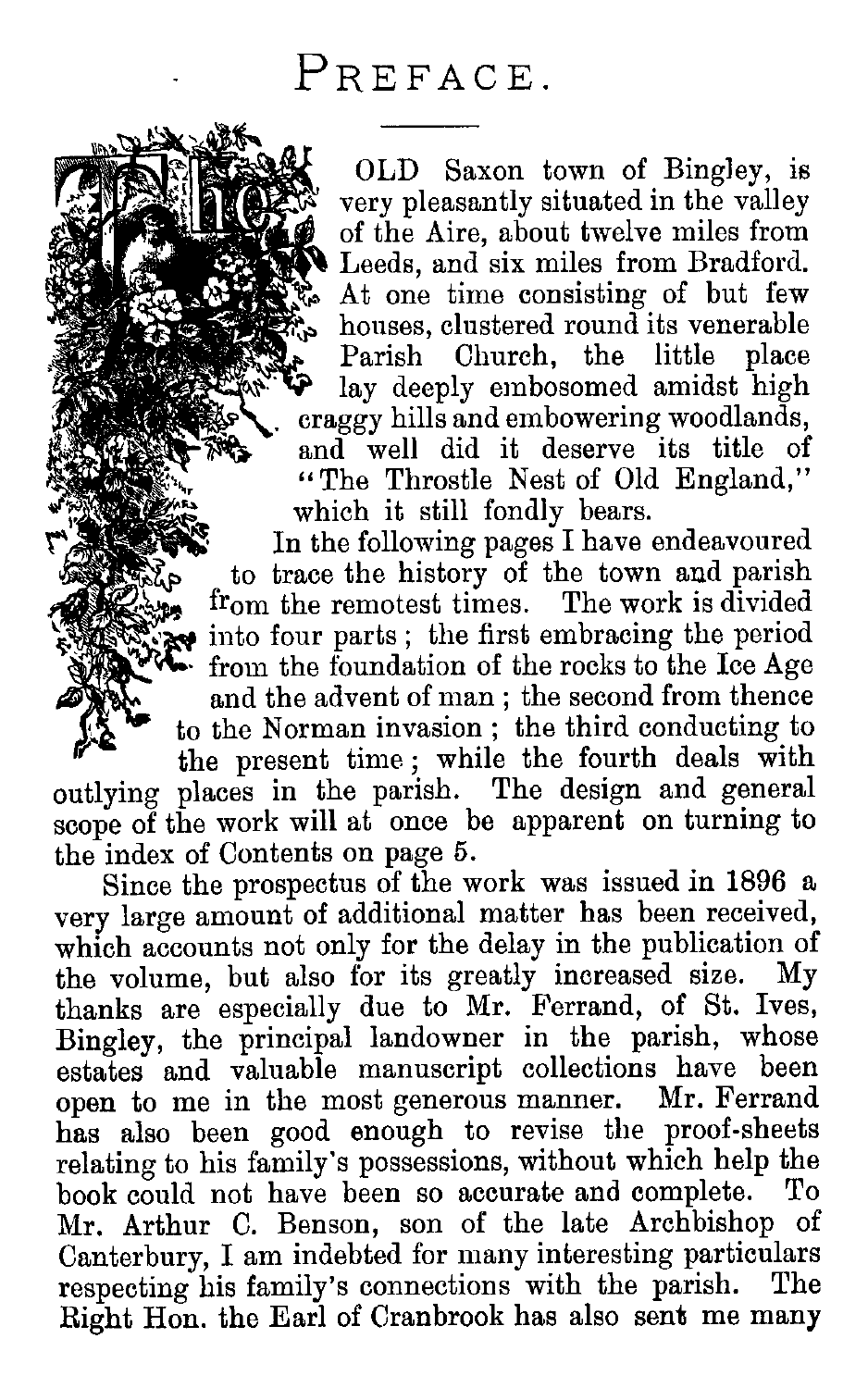interesting notes. To the clergy, ministers, and a large number of others, in the parish and elsewhere, I am likewise indebted for various useful help, and especially to the following :- Mr. W. A. Brigg, Kildwick Hall; Mr. Francis R. Shackleton, Torquay ; Messrs. Farrer & Co. (solicitors to Mr . Lane Fox), London ; Miss Maud, Seattle, U.S.A.; Mrs. Staffurth, Bognor; Mrs. Le Page, Cheadle: Mr. J. Stephenson, Bath; Mr. Algernon G. Hartley, London; the late Mr. J. Aldam Heaton, London; the Rev. R. V. Taylor, Melbecks ; Mr. J. Norton Dickons, Bradford ; Mr. J. J. Stead, Heckmondwike; and the following local residents, namely : Messrs. J. E. Preston, John Walker, J. A. Clapham, T. Wilkinson Green, Alfred Platts, N. H. Walbank, Thomas Longbottom, William Green (librarian), Stephen Darlow, and Sydney Waddington.

The numerous illustrations, and the names of those who have supplied the originals, are given on pages 6 and 7. For a large proportion of the photographs engraved I am indebted to the industry and skill of Mr. George Whitaker, of Bingley, who has taken them specially for this work, and has been unremitting in his pains to supply excellent and suitable originals. Mr. T. W. Goodall, of Bingley, has kindly supplied some beautiful pictures, including various views in the Main Street before the alterations. Miss Nannie Preston, of Gilstead, has furnished some original drawings, and her work-too well known to need any comment of mine—will speak for itself. All the blocks have been engraved by Messrs . Armitage and Ibbetson, of Bradford, and printed with the book by Mr. Edward Foulds, of Bingley.

The valuable plate of "Bingley Eighty Years Ago," in the best edition only, depicts the old church, grammar school, canal, and Belbank woods before the railway was made, and the picture was dedicated to the Rev, Richard Hartley, D.D., vicar of Bingley, and published by N. Whitley, of Halifax, in 1822 .

To the subscribers and the many friends who have helped to obtain them my thanks are also due. names are printed at the end of the volume.

Bingley, Yorks.

HARRY SPEIGHT.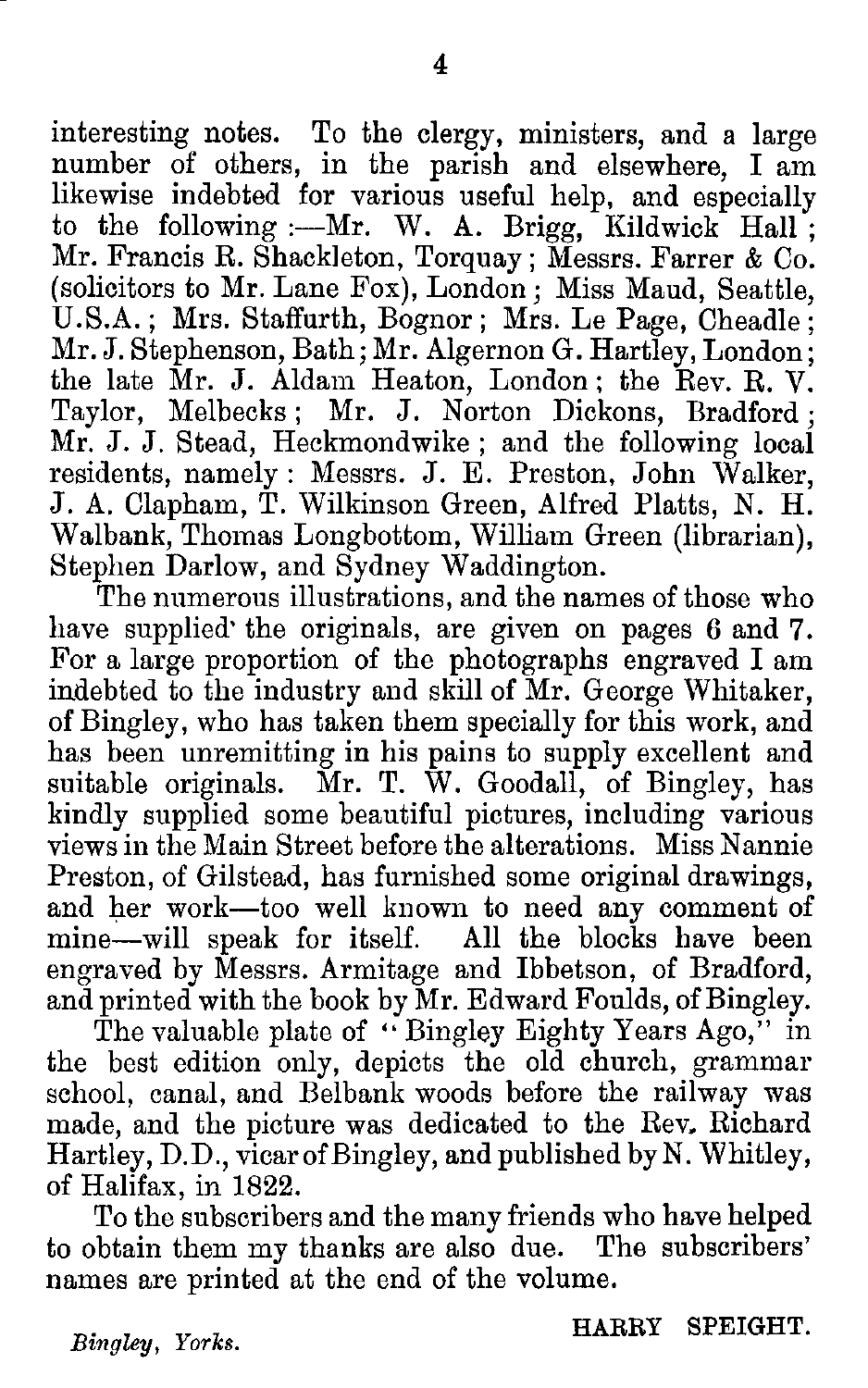

## CONTENTS .

#### PART I.

| CONTENTS.                                                                                                                                |            |
|------------------------------------------------------------------------------------------------------------------------------------------|------------|
| PART I.                                                                                                                                  |            |
| PRIMEVAL BINGLEY<br>$\ddot{\phantom{a}}$                                                                                                 | 9          |
| BINGLEY DURING THE ICE AGE                                                                                                               | 17         |
| WANDERINGS AMONG WILD FLOWERS                                                                                                            | 25         |
| WILD BIRDS OF BINGLEY DISTRICT                                                                                                           | 35         |
| PART<br>И.                                                                                                                               |            |
| THE ADVENT OF MAN                                                                                                                        | 43         |
| $\ddotsc$<br>$\ddotsc$<br>$\ddot{\phantom{0}}$<br>The Aborigenes-The Celts-The Romans-The Picts<br>and Scots-The Anglo-Saxons-The Danes. |            |
| OLD ROADS<br>$\ddot{\phantom{0}}$                                                                                                        | 75         |
| OLD DYKES AND BOUNDARIES                                                                                                                 | 91         |
| PART<br>III.                                                                                                                             |            |
|                                                                                                                                          |            |
| MANORIAL HISTORY<br>$\ddotsc$                                                                                                            | 101        |
| BINGLEY DURING THE CRUSADES                                                                                                              | 115        |
| BINGLEY IN THE FOURTEENTH CENTURY<br>$\ddot{\phantom{a}}$                                                                                | 130        |
| CHRONICLES OF THE SIXTEENTH AND SUCCEEDING CENTURIES                                                                                     | 134        |
| Тне Равіѕн Сниксн<br>$\ddot{\phantom{0}}$<br>$\ddot{\phantom{a}}$                                                                        | 147        |
| Тне Сваммав Ѕснооь<br>$\ddot{\phantom{1}}$<br>. .                                                                                        | 175        |
| THE NATIONAL SCHOOLS<br>$\ddot{\phantom{0}}$                                                                                             | 180        |
| BINGLEY NONCONFORMISTS<br>$\ddot{\phantom{a}}$                                                                                           | 182        |
| Independents-Society of Friends-Wesleyan Methodists<br>Baptists-Primitive Methodists-Christian Brethren-<br>Roman Catholics.             |            |
| EXTENSION OF THE TOWN AND TRADE                                                                                                          | 221        |
| OLD CHARACTERS<br>$\ddotsc$                                                                                                              | 257        |
| FOLK LORE AND OLD CUSTOMS                                                                                                                | 266        |
| PLEASANT WALKS AND PLACES OF PUBLIC RESORT                                                                                               | 279        |
| SOME HISTORIC MANSIONS<br>$\ddot{\phantom{a}}$<br>$\cdots$<br>. .                                                                        | 291        |
| Gawthorpe Hall--Old Vicarage-Ryshworth Hall--<br>East Riddlesden Hall-West Riddlesden Hall-                                              |            |
| Marley Hall--Myrtle Grove-Milner Field-Greenhill<br>Hall.                                                                                |            |
| PART<br>IV.                                                                                                                              |            |
| BRIEF NOTICES OF SURROUNDING PLACES-                                                                                                     |            |
| Morton<br>$\ddot{\phantom{a}}$                                                                                                           | 329        |
| Eldwick                                                                                                                                  | 336        |
| Cottingley<br>$\ddot{\phantom{0}}$<br>. .<br>Harden                                                                                      | 345<br>357 |
| Cullingworth<br>$\ddot{\phantom{0}}$                                                                                                     | 385        |
| $Wilsden$ $\ldots$                                                                                                                       | 390        |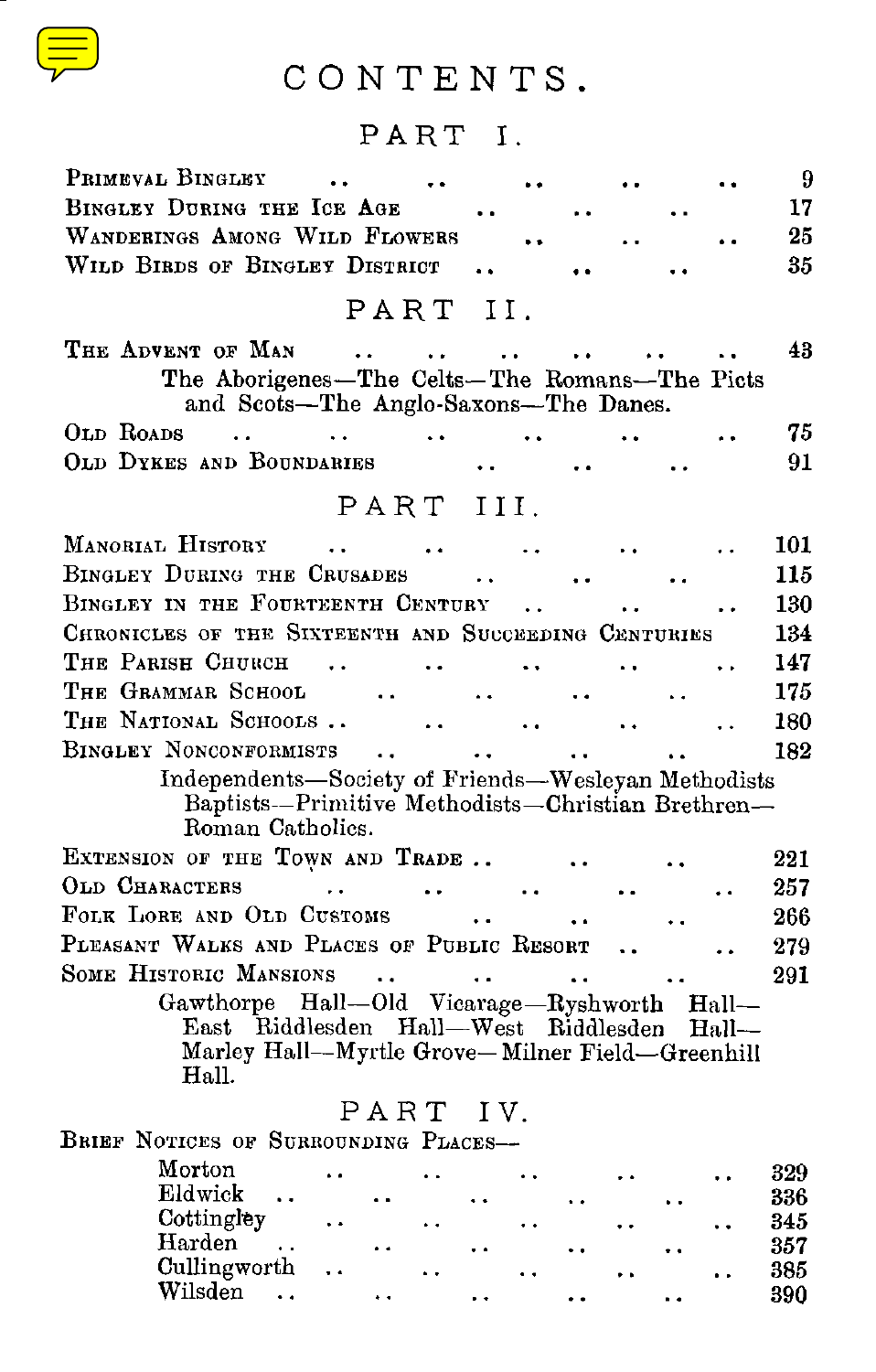

#### LIST OF ILLUSTRATIONS.

| LIST<br>ILLUSTRATIONS.<br>OF                                                                                                                      |                                                          |
|---------------------------------------------------------------------------------------------------------------------------------------------------|----------------------------------------------------------|
| IN THE LARGE PAPER EDITION ONLY.<br>Engraved for this work from the                                                                               |                                                          |
| original supplied by<br>BINGLEY Eighty Years Ago<br>Algernon G. Hartley, London.                                                                  |                                                          |
| IN BOTH EDITIONS.<br>FULL PAGE VIEWS.                                                                                                             | Frontispiece.                                            |
| Stream Gully at Greenhill<br>Glacial Drift on Sandstone at                                                                                        | PAGE.<br>-8                                              |
| Seven Arches<br>Geo. Whitaker, Bingley<br>$\ddotsc$<br>A Botanists Paradise, Seven Arches<br>Do.<br>do.                                           | 16                                                       |
| "The Throstle Nest of Old England"<br>Do.<br>do.                                                                                                  | 24<br>$\ddot{\phantom{0}}$<br>34<br>$\ddot{\phantom{0}}$ |
| T. W. Goodall, Bingley<br>In the Harden Valley<br>Riverside View of "Old Bingley"<br>Market House and Duty                                        | 40                                                       |
| Do.<br>do.<br>Market House and Butter Cross<br>Do.<br>do.                                                                                         | $\ldots$ 100<br>108                                      |
| Richard I. reviewing the Crusaders Nannie Preston, Gilstead                                                                                       | 114                                                      |
| Beckfoot Farm<br>T. W. Goodall, Bingley<br>$\sim 10^{-1}$<br>$\ddot{\phantom{0}}$                                                                 | 128<br>$\ddotsc$                                         |
| View of Harden Grange<br>Nannie Preston, Gilstead                                                                                                 | 146                                                      |
| Runic Inscription at Bingley<br>E. E. Gregory, Bingley<br>Parish Church, Bingley<br>$\bullet$ $\bullet$<br>$\ddot{\phantom{a}}$                   | ., 150<br>156                                            |
| T. W. Goodall, Bingley<br>Elm Tree Hill, Bingley<br>$\ddot{\phantom{0}}$                                                                          | 192<br>$\cdot$ .                                         |
| Jubilee Procession at Bingley<br>George Whitaker, Bingley<br>$\sim$<br>Old House, Main Street, Bingley<br>Rev. T. Mellodey, M.A.,                 | 220<br>$\ddot{\phantom{0}}$                              |
| Cullingworth<br>$\ddot{\phantom{a}}$                                                                                                              | 242<br>$\ddot{\phantom{0}}$                              |
| T. W. Goodall, Bingley<br>King's Court and Old Shops<br>. .                                                                                       | 246<br>252                                               |
| Elm Tree Hill Inn, Bingley<br>Do.<br>do.<br>Old Bingley "Characters"<br>Sydney Waddington, Bingley 256<br>. .                                     | $\ddotsc$                                                |
| Riverside, near Ravenroyd<br>Do.<br>do.<br>$\ddot{\phantom{0}}$                                                                                   | 278                                                      |
| T. W. Goodall,<br>Ravenroyd, near Bingley<br>do.<br>$\ddot{\phantom{a}}$                                                                          | 280                                                      |
| Gawthorpe Hall<br>Mrs. Weatherhead,<br>do.<br>$\ddot{\phantom{0}}$                                                                                | 290                                                      |
| Rev. T. Mellodey, M.A.<br>The Old Vicarage, Bingley<br>$\ddot{\phantom{a}}$<br>Ryshworth Hall<br>George Whitaker, Bingley<br>$\sim$ $\sim$<br>. . | $\ldots$ 298<br>302                                      |
| East Riddlesden Hall<br>Do.<br>do.<br>. .<br>$\ddot{\phantom{1}}$                                                                                 | $\ldots~306$                                             |
| J. N. Clarkson, Riddlesden  312<br>West Riddlesden Hall<br>. .                                                                                    |                                                          |
| Marley Hall<br>Nannie Preston, Gilstead<br>$\ddot{\phantom{0}}$<br>$\ddot{\phantom{1}}$                                                           | 316<br>$\ddotsc$                                         |
| George Whitaker, Bingley<br>Morton Bridge<br>$\ddot{\phantom{1}}$<br>$\ddot{\phantom{0}}$<br>Mr. Benjamin Preston<br>Do.<br>do.<br><br>$\ddotsc$  | 328<br>341                                               |
| Do.<br>Cottingley Hall<br>do.<br>$\ddot{\phantom{0}}$<br>$\ddot{\phantom{0}}$<br>$\ddot{\phantom{1}}$                                             | 344                                                      |
| St. Ives, Bingley<br>Nannie Preston, Gilstead<br>$\sim$<br>. .                                                                                    | 356                                                      |
| $\ldots$ Rev. T. Mellodey, M.A.<br>Old Harden Grange<br>                                                                                          | 360                                                      |
| Woodbank, Harden<br>Nannie Preston, Gilstead<br>$\ddot{\phantom{a}}$<br>$\ldots$ Rev. T. Mellodey, M.A.<br>Harden Hall<br>$\ddot{\phantom{0}}$    | 368<br>$\ddot{\phantom{0}}$<br>. 376                     |
| George Whitaker, Bingley 382.<br>Hill End, Harden<br>. .                                                                                          |                                                          |
| OTHER ILLUSTRATIONS.                                                                                                                              |                                                          |
| Home of the Killarney Fern,<br>A.                                                                                                                 |                                                          |

A Home of the Killarney Fern, Bingley . . George Whitaker, Bingley . . 28 Ancient Stone Circle, near Bingley Sydney Waddington, do. . . 45 Quern found on Bailey Hills . . T. W . Goodall, do. . . 53 Roman Road on Blackstone Edge E. Bolton, Bradford . . . . 55